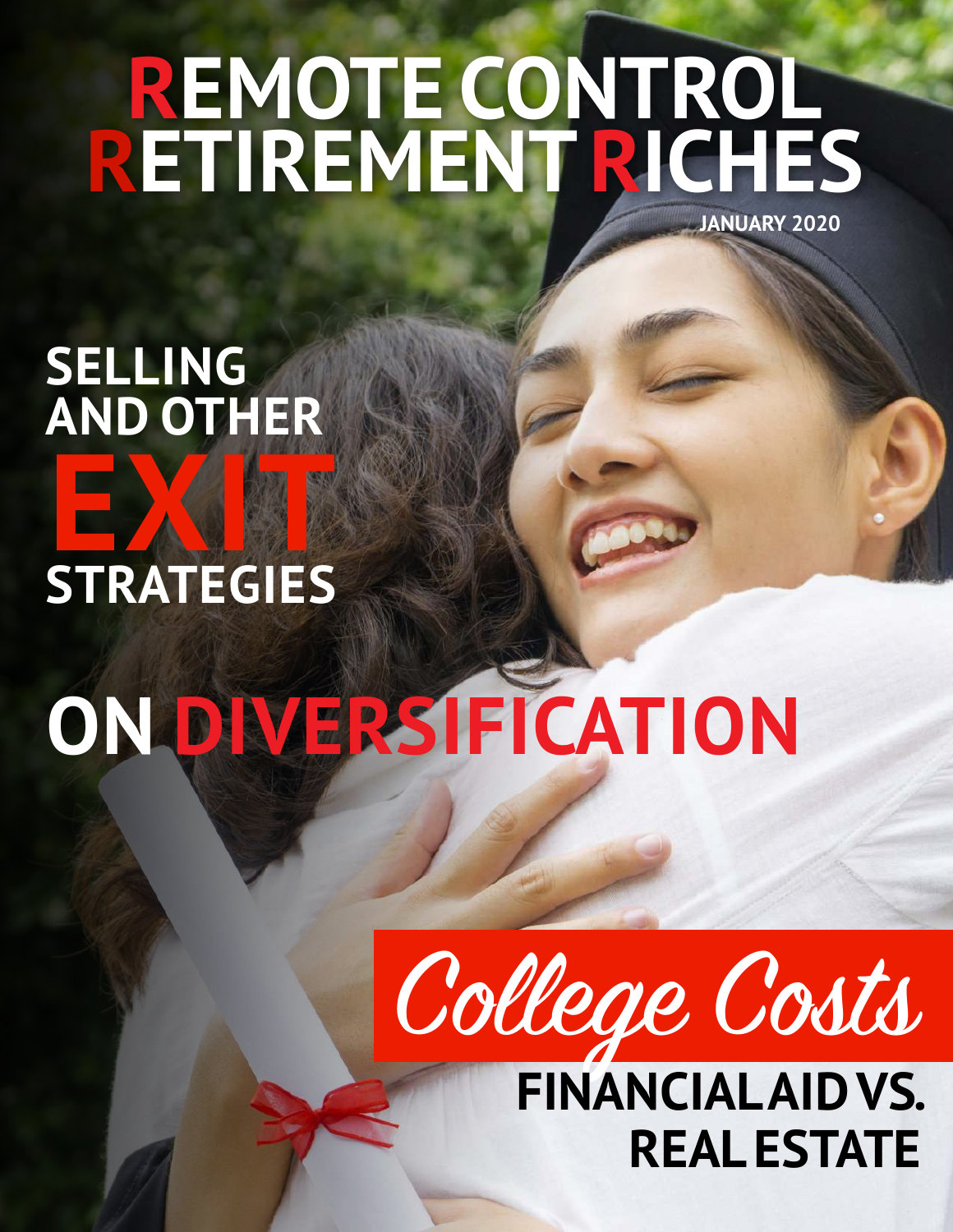# **EXPO RECAPE OF SURFACE AND** December 7 Expo Recap

Our most recent ICG 1-Day Expo took place on Saturday, December 7 th, 2019.

The attendees comprised various levels of experience. There were people in the room who already own multiple rental homes, as well as many beginners.

I fielded many questions throughout the day, including a concentrated session at the end of the day, when I was wrapping it up. The Q&A is a great opportunity to touch upon many subjects, and is an effective source of learning for investors.

Our main market teams were present, as well as some of the property managers. Scott Webster from All Western Mortgage described regular FNMA 30-year fixed loans (some at 4.5% or even lower, which, for investors, is a very low rate). Scott also described loans available to people who can't get the FNMA loans, by virtue of owning more than the FNMA limit. He also outlined loans available to foreign investors. The loan terms seem to

keep improving, and were better than what Scott had presented at our May event.

Many new investors joined our QUICK LIST, to whom we send property sheets when we get them from the various markets, as well as event invitations and updates.

People also joined the new Membership area on our website. The Membership area is constantly populated with podcasts, FAQ's (Frequently Asked Questions), and other useful information. There are also webinars on specific subjects, as well as special one-on-one "Connect for Success" meetings with me. For more details, please email us at info@icgre.com. You can also see information on our website www.icgre.com/MEMBERS.

The attendees enjoyed our guest expert speakers: Attorney Brett Lytle, 1031 Exchange Expert Weiming Peng, and financial planner Lucian Ioja. Brett Lytle, Esq. went through the pros and cons of creating protective entities vs. getting liability

insurance. Weiming Peng explained 1031 tax-deferred exchanges, as well as reverse exchanges. Lucian Ioja widened the scope of sound financial planning and how real estate can integrate within a portfolio.

Many of the attendees have registered to our next 1-Day Expo, on Saturday, March 7th, 2020. I will host the most relevant markets, three new expert speakers, and of course lots of updates and Q&As. The expert speakers will be CPA Joshua Cooper, to talk about tax strategies for the new year, with tips. Gary Sipos will teach us how to get financial aid for our children for college despite having thought we are not eligible, and specifically as owners of rental properties. Joyce Feldman will teach us about insurance, liability insurance, and umbrella insurance.

To register for our next 1-Day Expo, please go to our website www.icgre.com and click on the Events tab. We look forward to seeing you there.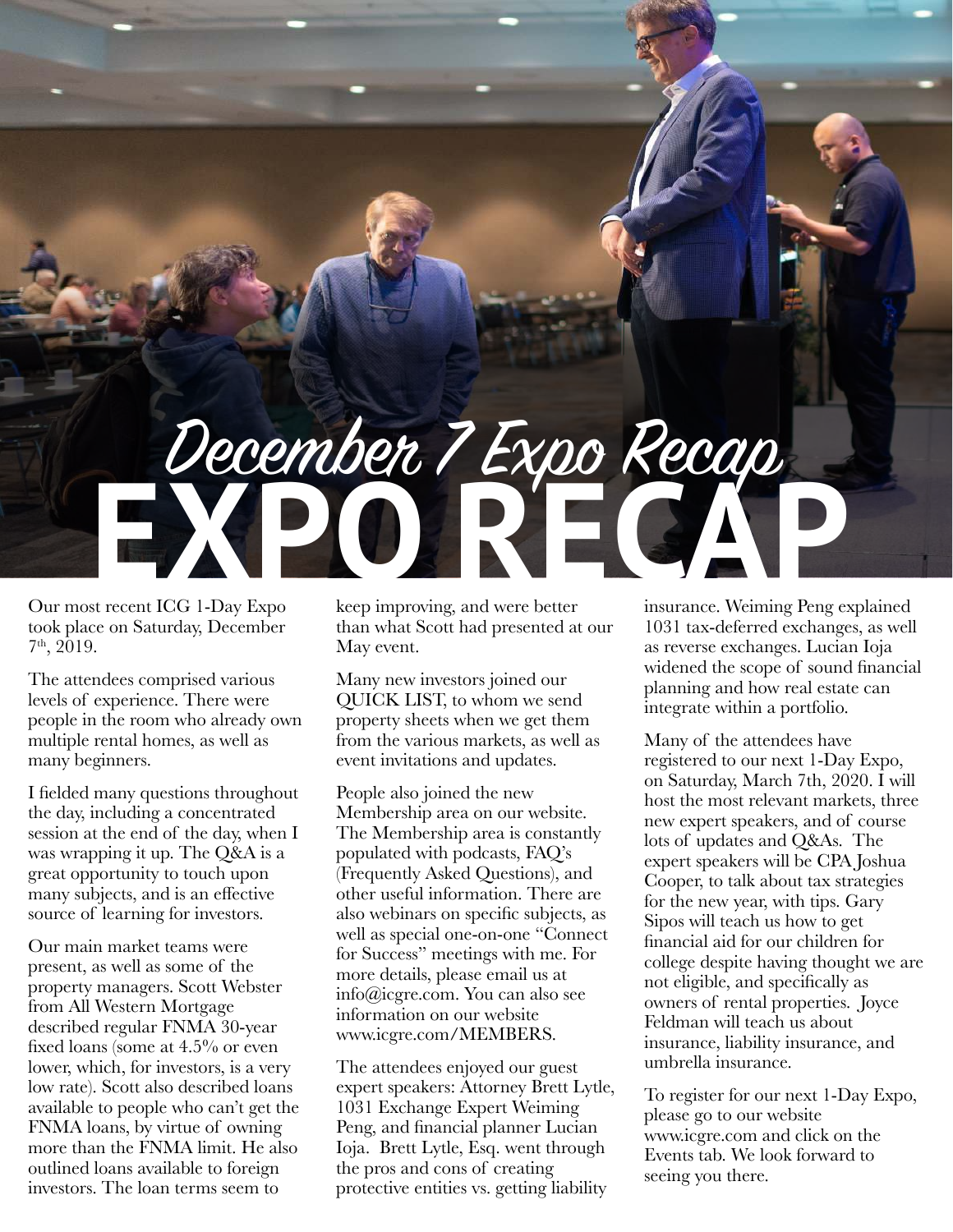## Selling **AND OTHER EXIT STRATEGIES**

I frequently get questions about when the right time to sell our rental homes is. I also get investors telling me they plan to "hold the homes for X years and then sell".

The core reason for our investing methodology has to do with being able to get the 30-year fixed-rate loan. This is the loan where neither the monthly payment, nor the loan balance ever keep up with the cost of living. Everything else in the U.S. economy keeps up with the cost of living, except our fixed-rate loan.

Of course, we invest wisely – we buy brand new homes in good areas in large metropolitan areas in the Sunbelt States. This maximizes the effects of demographic growth, is likely to create further growth for our future, enhances the quality of the tenants, and makes repairs scarce for quite a few years.

The 30-year loan makes inflation our ally. As time goes by, the real value of our debt balance, and our monthly payment, get eroded by inflation. At the same time, the rent we get from our tenant keeps up with inflation. The rent pays the mortgage payment, and as the years go by, increasingly gives off an ever-increasing net cash flow.

Clearly time is our friend here. The more time passes, the more our loan has been eroded by inflation. It is not uncommon to see, after 14 years or so, that the loan balance is only a relatively small fraction of the value of the home (which itself increases with inflation, on average).

When we consider an exit strategy, these factors should be on our mind.

I usually don't like to sell a rental home unless it has a lot of equity. What does that mean? An example would be a home that is worth \$280,000, with a

loan balance of \$70,000. Here, there is ample equity to be used after sales expenses. These numbers are merely an illustration, but the idea is that the loan becomes a pretty small fraction of the home value (in this case 25%).

Selling when there is good equity should also be questioned. That usually happens after 12, 14, perhaps 16 years. At that point the monthly principal payment of the loan is "hitting their stride" and becoming bigger faster, along the amortization curve. Thus, holding the home for more time will not only let inflation erode the real value of the debt further, but will slice off the loan balance with ever-growing monthly principal payments.

Of course, selling the home can open the possibility of a 1031 exchange, in which several brand-new homes can be obtained, tax-deferred, to replace the home that sold. Here, we get several bigger new 30-year fixed rate loans "going to work" for you, and brand new homes which again defer maintenance many years into the future. For people seeking further growth for the future, that is not a bad move.

If cash is needed, for personal needs such as paying for a kid's college, or other reasons, selling may be warranted, and if no 1031 exchange is employed, there will be taxes to pay (currently at a lower tax rate than regular income tax).

Of course, if selling the rental home, it is always better, if possible, to sell during a "Sellers' Market", when prices are high, buyers are abundant in the market, and multiple offers are common, sometimes over the listing price. If cash is needed during a period which is not a "Sellers' Market", then there is no choice.

However, if there is a choice, it is best to sell during a strong sellers' market.

One perfectly legitimate "exit strategy" is to never sell. If you never sell, the loan will be completely paid off at some point (some people choose to pay off the remainder of the loan in a lump sum once it becomes just a small fraction of the home value. I personally am content to just let inflation continue to erode it. However, if someone is retiring, having a free and clear home can be a very useful building block in providing retirement income).

If you never sell, the home will revert to your heirs upon your passing on a "Step-Up" basis. In other words, your heirs' basis in the inherited property is not what you had initially paid for the home. It's "stepped up" to the home's value as of your date of death, and this can make a big and very beneficial difference in the tax liability of your heirs.

This is one of the reasons it makes sense for older people to start investing in such rental homes. Some people would say "I am 67, isn't that too old?". Then they realize that the rental home will give them growth throughout their 70's, 80's and beyond, AND it will transfer to their heirs with the stepped-up basis. Thus, the house is not only likely to change their financial future, but to do that for their heirs as well, with a very significant tax gift.

I would be very happy to discuss your specific situation with you. Having seen thousands of cases, I believe I can shed some light as to the best strategy for you.

I will discuss this, among other topics, at our 1-Day Expo on Saturday, March 7th, 2020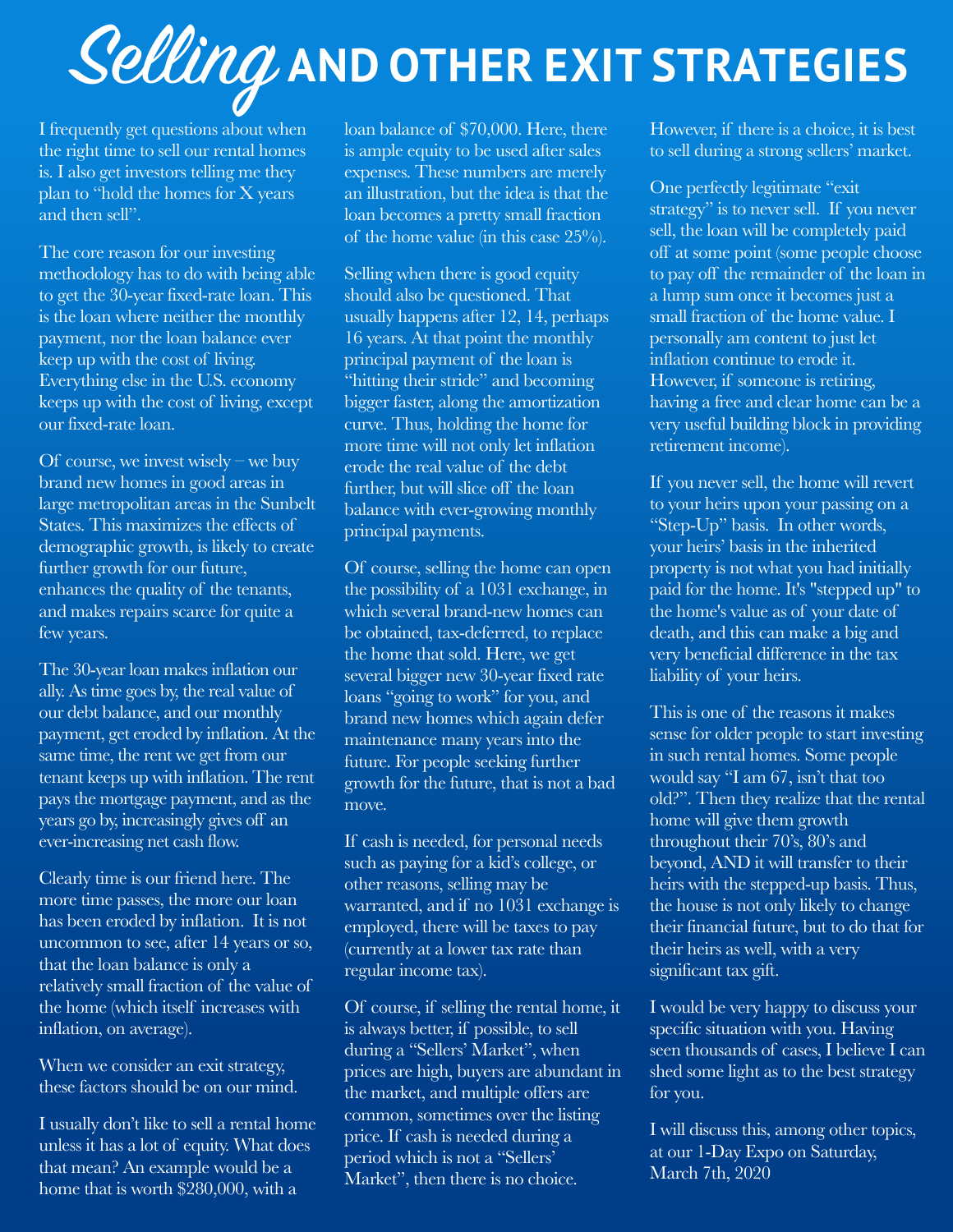# College Costs **FINANCIALAID VS. REAL ESTATE**

The cost for your child to attend the best colleges in America today exceeds \$270,000 over four years (over \$400,000 after tax). This huge cost must be paid over 4-8 years, and what you spend on college is money you won't have for retirement. As college approaches, pressure and uncertainty begin to mount, and parents start looking for direction and answers and a solution – regardless of their income level, assets or advisors.

Determining your best strategy to pay for college requires expertise in college admissions, financial aid, tax strategies, financial planning and investment management. Knowing how to bring expertise together in all of these areas and arrive at your best strategy is very complex and requires a rare skill set.

For example, will owning real estate eliminate your possibility of receiving financial aid? Many families assume that if they own rental real estate that they will not qualify for scholarships nor grants. But you may still qualify if you set your assets to fit well within the financial aid formulas.

One case study – Rental Real Estate

For a college that only uses that FAFSA (Free Application for Financial Student Aid) for calculating your EFC (Expected Family Contribution) for college, let's assume a family has a rental property (or multiple rental properties) and their

rental has \$1,000,000 in equity. The FAFSA form will ask what is the value of your rental(s) and what is your total mortgage obligation. In this rental home asset example, your equity would most probably disqualify you from getting any financial aid at any school. You are now paying the full cost of college.

*Determining your best strategy to pay for college requires expertise in college admissions, financial aid, tax strategies, financial planning and investment management.*

If your rental property is listed on your Schedule E, your real estate should be reported as an investment asset and will count against you in the financial aid formulas.

But there is a way to shelter your rental real estate equity to fit the FAFSA financial aid formulas that may qualify you for scholarships and grants.

For the FAFSA, there is a business exclusion where we transform your rental into a business. A few things need to occur:

1) You cannot commingle your personal funds with the real estate asset funds, so you need to create a separate business bank account

2) The deed or title to your rental real estate needs to be held by a business that has a separate tax return, e.g. a dual member LLC

3) You need an employer identification number for your real estate business

4) The real estate cannot be used as a personal asset, e.g. a vacation home

5) The business owner must provide significant services that are primarily for your tenant's convenience, such as regular cleaning, changing linen, grass cutting, etc.

6) Each real estate case is unique, so you must engage with an experienced advisor who specializes in College Cost Reduction to see if your strategy does or does not fit this exemption case

In summary, there are ways to significantly reduce or completely eliminate the impact of rental real estate equity within the financial aid formulas. If you are able to exempt your real estate assets, then depending upon other facts and circumstances you may receive scholarships and grants.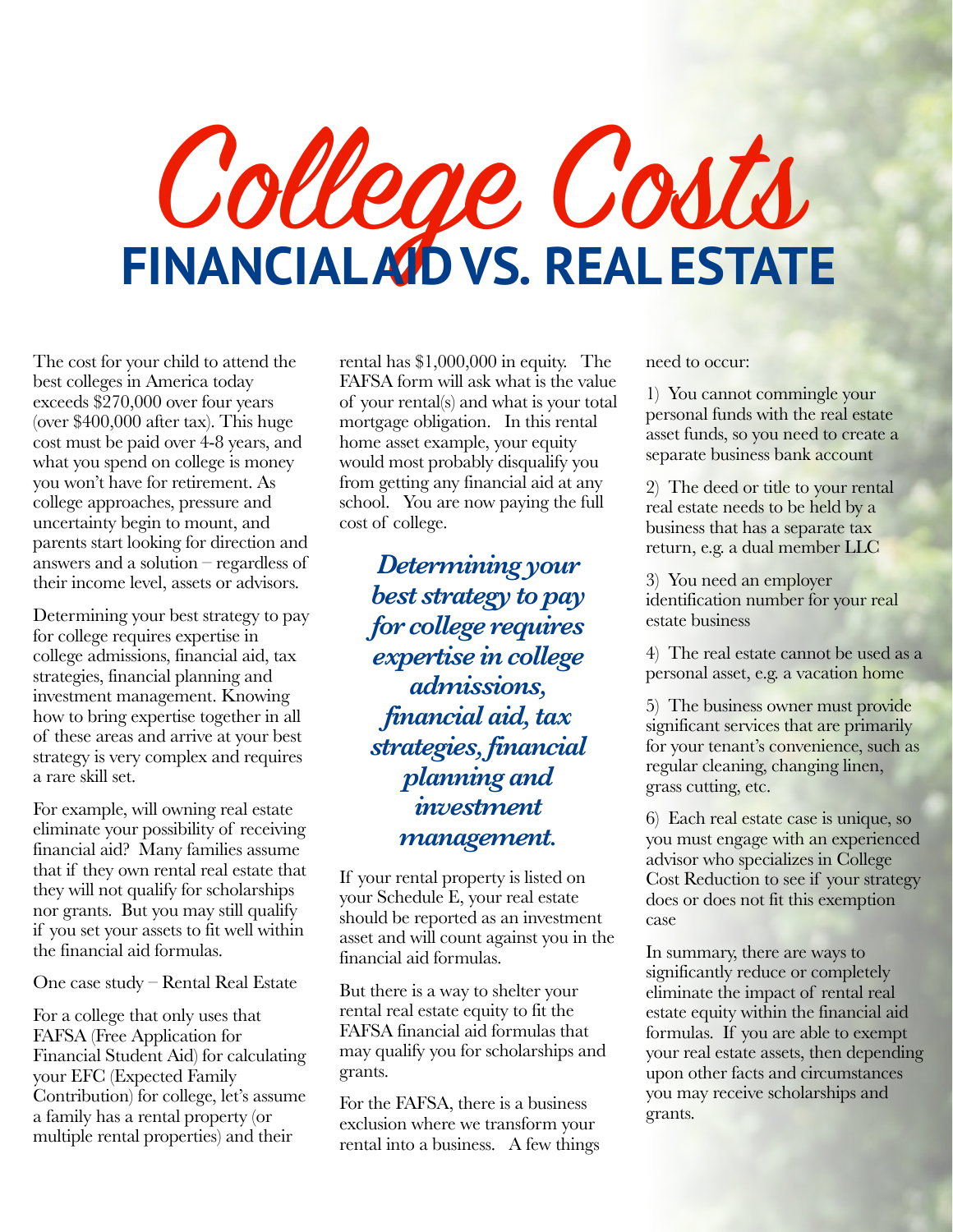

College Cash Solutions www.CollegeCashSolutions.com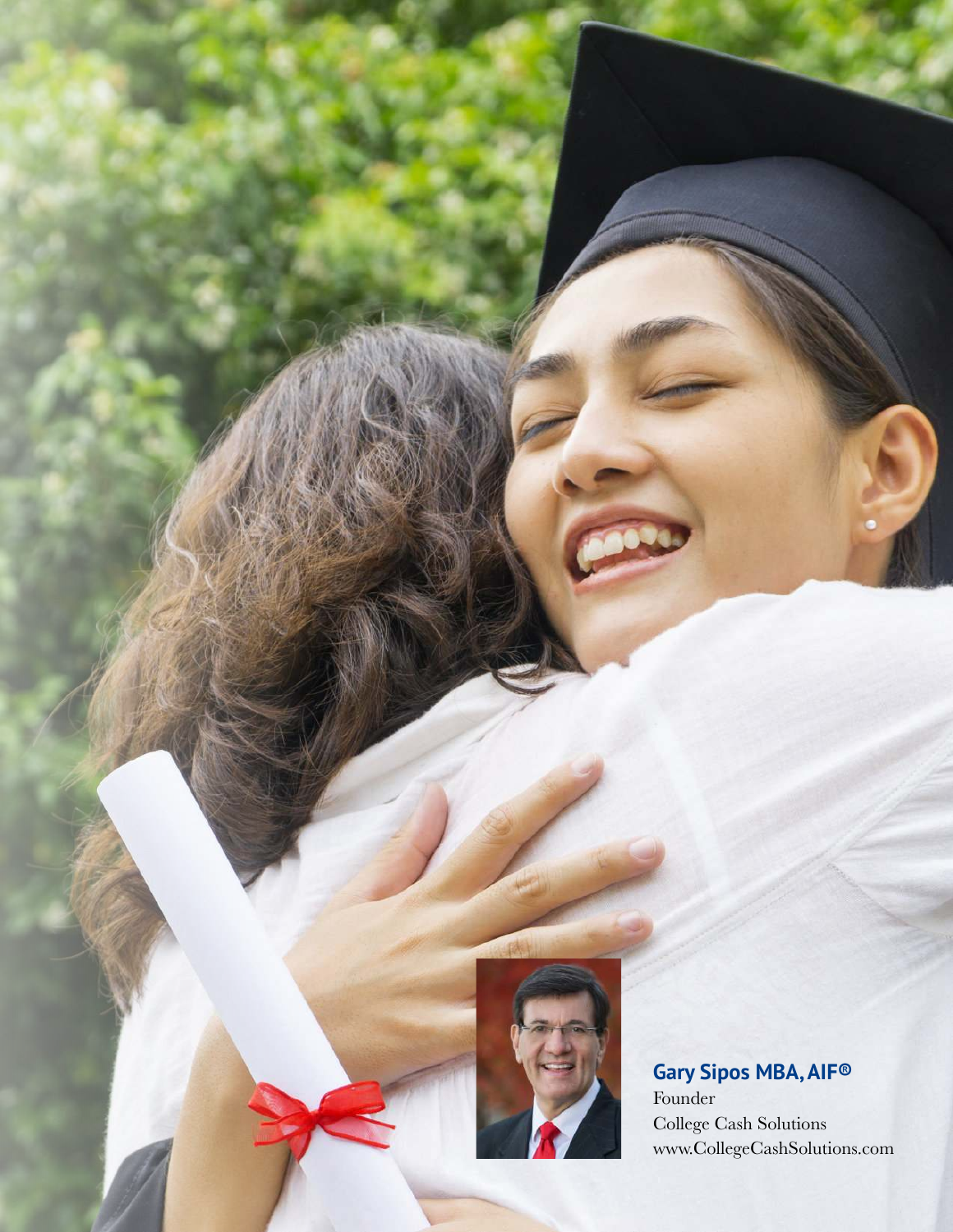## *why it's time to buy*

#### *by Michelle Ruston*

When you are at the center of one of the world's great petrochemical centers, there are always going to be benefits like high-paying jobs in technical fields and the many economic spinoffs of those jobs. This is growth along all sectors.

All that said, there's a lot that's promising about being in Louisiana's capital region in the next two years.

The crystal ball used by economist Loren Scott and his colleagues projections for 2020-2021, unveiled at a Baton Rouge Business Report event, are for significant growth tied to the industrial construction sector.

As key economic drivers, names like Methanex, Shell, Shintech and ExxonMobil are contributors to the robust increase in jobs. Scott's team projects the region will add 5,700 jobs in 2020 and 6,000 jobs in 2021, a

1.4 percent growth in each year in just the industrial construction sector.

The Baton Rouge area is punching above its weight in job growth, about a fourth of all new jobs projected in Louisiana.

"Never has this (metro area) experienced an industrial expansion like the one presently underway," Scott said in the report.

Since 2012, petrochemical companies have announced \$16.8 billion of industrial expansion projects, but \$11.5 billion of those projects are either under construction or have been completed.

**BATCH** 

"The real driver for Baton Rouge's much improved growth rate is the resumption of activity in the industrial construction sector," Scott said.

Major refining and petrochemical manufacturing facilities in both Baton Rouge and the Lake Charles area along the Calcasieu River are trending in the climbing upward direction, growing because of low natural gas prices.



**FOR MORE INFO OR TO REGISTER,GO TO WWW.ICGRE.COM/EVENTS**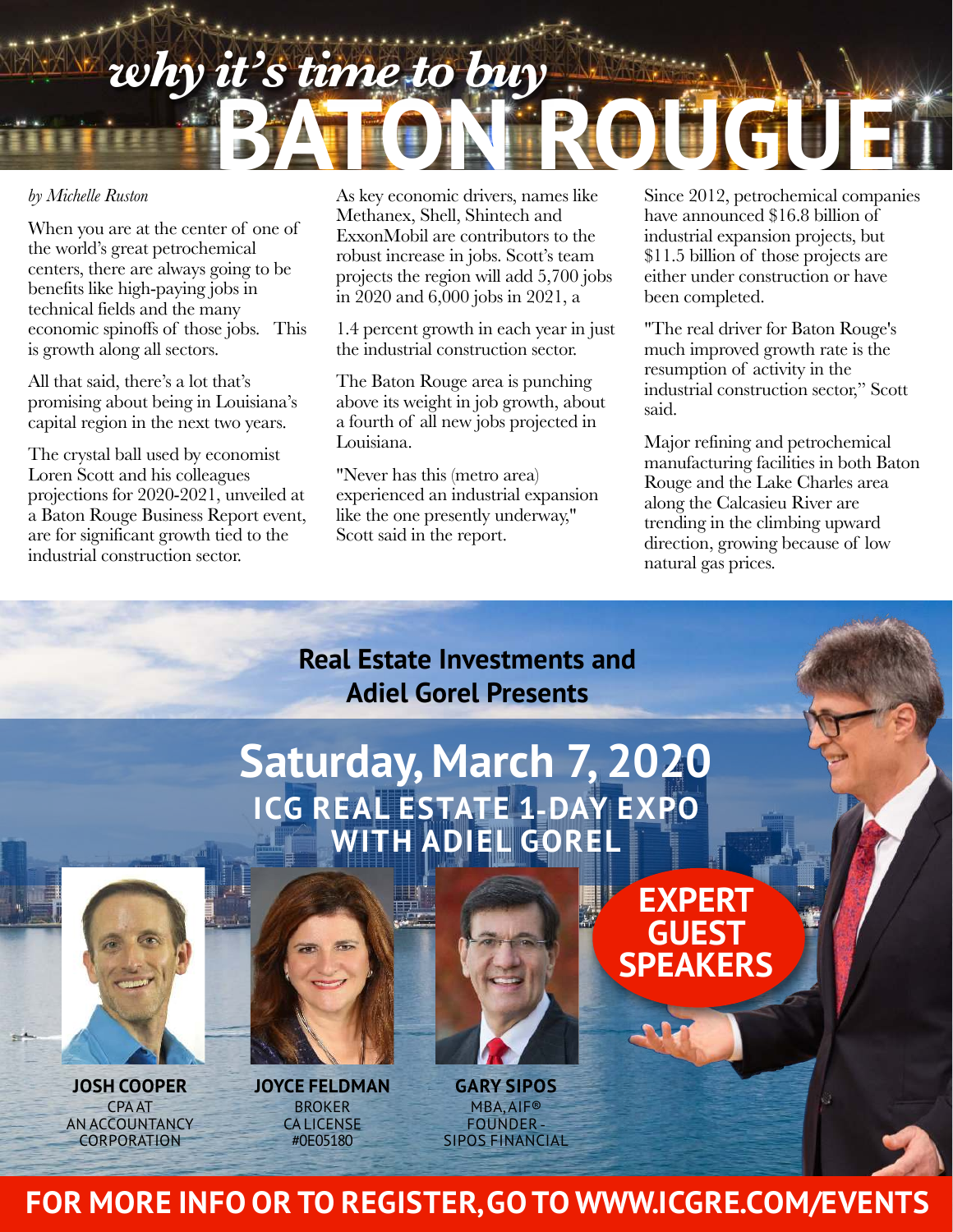

I recently talked to an investor who has bought one home in Oklahoma City, one home in Baton Rouge, and one home in Central Florida. The investor is planning to buy ten homes, but felt compelled to buy their next home in another state, in the name of diversification.

So strongly does the investor feel about diversification, that he intends to buy each of the ten home in a different state. As of January 2020, buying rental homes only makes sense in a handful of states. That means that investor will buy several homes in states where the numbers work poorly.

Of course, there is a notion here that needs to be clarified. That investor is a resident of a large city in California. In his mind, a "house" is a "million-dollar house". Thus, the notion of "I bought a house in that market. I should now diversify into another market" is almost a knee-jerk reaction predicated upon the subconscious idea that "a house"

must be worth a million dollars.

In reality, of course, two of the houses he bought were well under \$200K, and the third house was a bit over \$200K. That is not a lot of real estate. To match the "million dollar" value, he would have had to buy five or six houses in each of these markets.

While there is no harm in spreading out your rental properties, it is OK as long as you buy in markets where the numbers work. If that urge to diversify pushes you to areas and cities where the numbers will not work as well, you will be hurting yourself in the name of diversification.

We had an investor go through a large and complex 1031 exchange last year. He sold a large commercial property in California, and exchanged it for about sixty houses. In his case, he was planning on buying twenty homes in each of three markets. That is diversification which makes sense. Diversifying after one or two under-\$200K homes, may not yet be merited.

I myself bought, for me personally, an exact, round number of 100 homes in the Phoenix metropolitan area over about fifteen years. In 2020, the Phoenix area makes no sense to us as buyers. Since 2012 prices have rocketed over 150%, while rents went up only 20% or so. This created a situation where the Phoenix metro area simply does not work. Cash flows would be bad for the purchaser, and we are not buying there. It's not a bad area for SELLERS. Indeed, many of our investors are selling in Phoenix and 1031 exchanging that sale into several new homes in the markets that DO work.

Overall, the issue of diversification is a relatively minor one. As long as the notion of diversification doesn't drive you to buy in inappropriate markets.

I will be discussing this issue, and many others, at our 1-Day Expo on Saturday, March 7th, 2020.

### Retirement Riches Testimonials

"You have guided me and my wife into our first investment. Now that I am out of the military, we are delighted that you are guiding us again, as well as some of our friends, into building a stronger financial future." **– Brigadier General Joseph A.**

" I wanted to tell you that an article I read about you7 and your investment methodology in 1998, has changed the entire course of my financial life. You inspired me and I went further than I had imagined" **– Ricky L**

"Just finished reading your book. I can't wait to begin my investment route. I will attend your next Expo and am excited to get on the toad with your help" **– Zach W.**